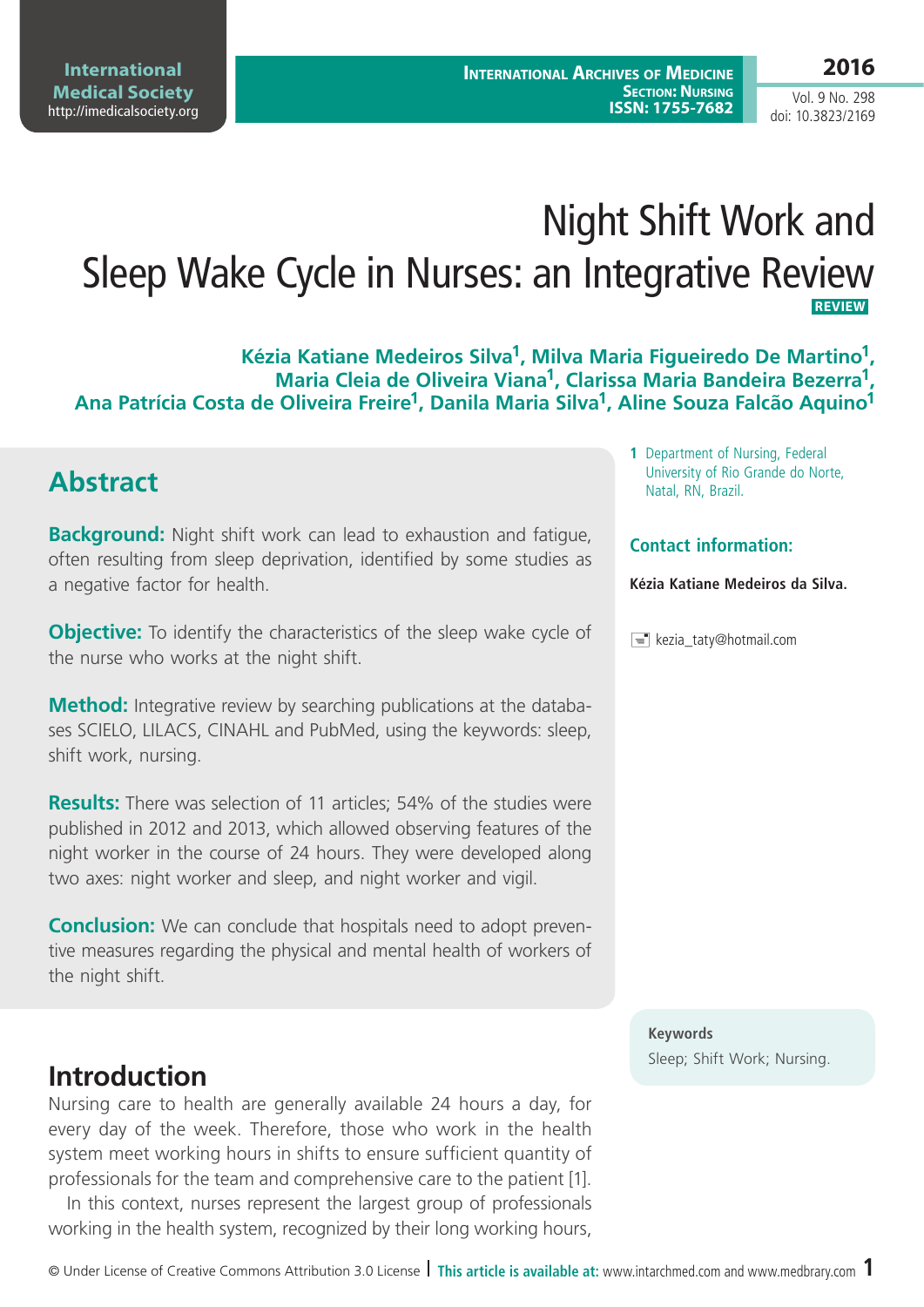**2016** Vol. 9 No. 298

doi: 10.3823/2169

with times of six, eight and 12 hours in the day and night periods, with a weekly day off, or 36 hours of rest in case of night shift [2].

In professionals with long hours, everyday activities can lead to exhaustion and fatigue, often resulting from sleep deprivation, especially those who work in the night shift or rotating shift, also identified by some studies as a negative factor for health, by hindering any attempt to adapt the biological clock and sleep/vigil cycle to the work routine [3].

There are several consequences of working at night for nurses' health, manifesting through changes in biological balance, worsening of diseases, low immunity, premature aging, changing eating and sleep habits, loss of attention, accumulation of errors in the development of job functions, depression and problems related to family and social life [4].

The need for sleep is a process common to all living beings and essential to maintain health, daily yield and quality of life [5]. Sleep is a physiological characteristic of humans; once established the sleep architecture of an individual, it is possible to detect and quantify the changes that may occur. Several studies on sleep-vigil cycle identify similar sleep patterns among nurses [6].

The repercussions of the sleep-wake cycle in nurses working at the night shift show order changes in physiological systems, especially when occurring sleep deprivation, causing changes in the circadian rhythm [2-3].

Considering those assumptions, this research was conducted in order to answer the following question: What are the main features of the sleepwake cycle found in the scientific literature about the nurse who works at the night shift? The night worker in hospitals presents numerous complaints about health status, condition that can lead to sleep disturbances, with impaired wakefulness.

# **Method**

This is an integrative review. For its implementation, there was the development of a protocol, which adopted the following steps: definition of the research question and objective; establishment of inclusion and exclusion criteria for the articles [sample selection]; databases, descriptors used in the search crossing, descriptors, strategy for data collection of articles and critical evaluation of studies [7]

The development of the research question based on the strategy [Problem; Variables; Result]. Thus, the main question for the study was: "What are the main features of the sleep-wake cycle found in the scientific literature about the nurse who works at the night shift?".

For selecting the sample of the study, there was a survey of the texts in July 2015 in the electronic databases: Scientific Electronic Library Online (SciELO), Latin American and Caribbean Health Sciences (LILACS), Cumulative Index to Nursing and Allied Health Literature (CINAHL), National Library of Medicine and National Institutes of Health (PUBMED) and Web of Science, using the indexed descriptors in MeSH "sleep"; "shift work" or "nursing".

The inclusion criteria for selecting the found articles were: texts in the form of scientific articles available for free and in full at the selected databases, in Portuguese, English and Spanish, with no time limit. The selection of manuscripts according to the theme occurred at the reading for the eligibility criteria.

Articles that did not address the issue in a relevant way to answer the research question were excluded, as well as publications such as dissertations, theses, editorial and notes to the editor, and duplicate items, counted only once.

Two independent researchers performed the selection of the articles, based on the study protocol, analysis of titles and abstracts of the publications. At last, there was a consensus of the articles to be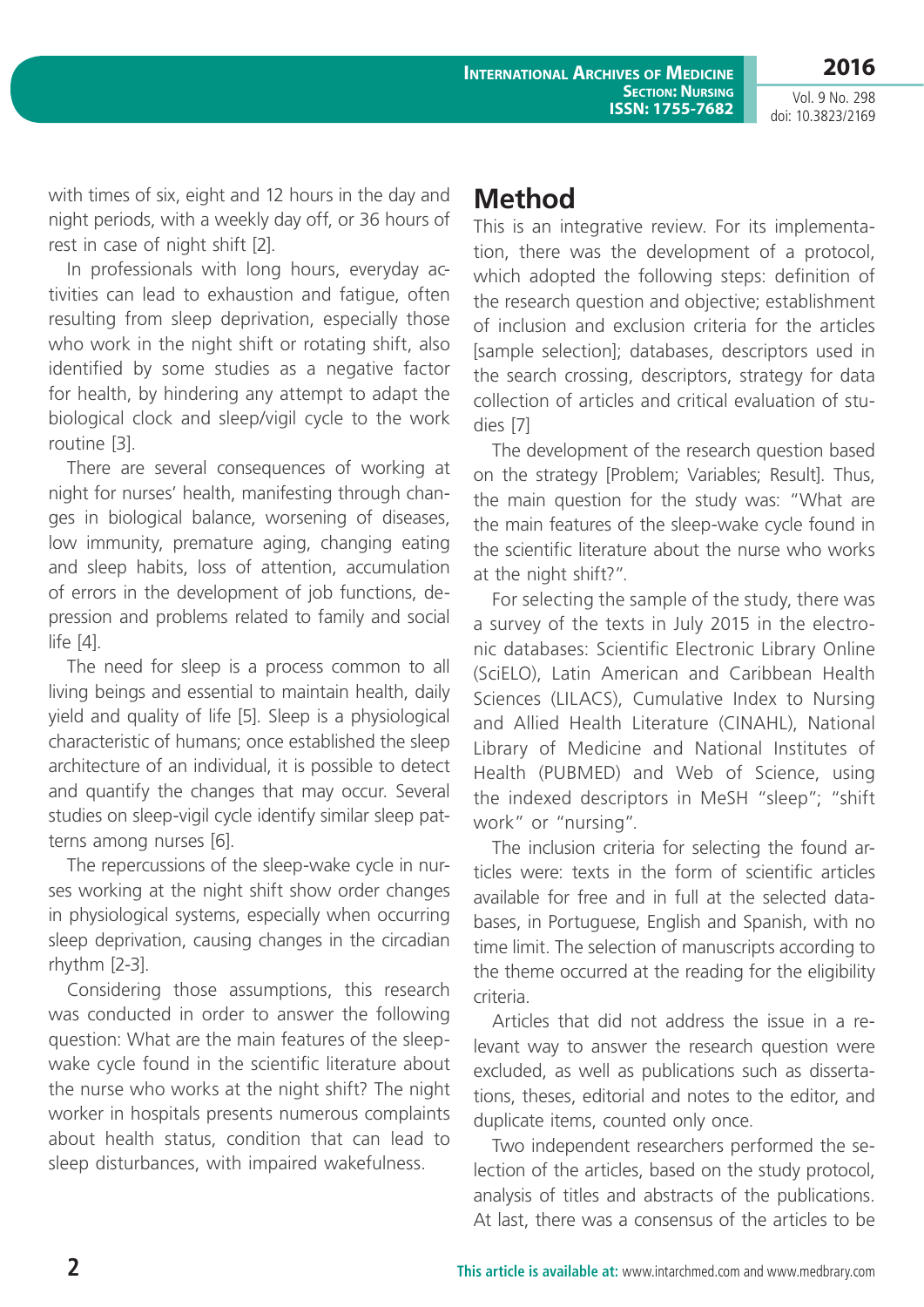**2016**

Vol. 9 No. 298 doi: 10.3823/2169

read in full of those studies previously selected by the researchers.

### **Results**

**Table 1** presents a summary of the studies included in the review, which constituted the study corpus and represented the essence for processing the re-

**Table 1.** Summary of included studies on the characteristics of the night shift worker – Natal, RN, 2015.

| <b>ID/Data</b><br><b>bases</b> | <b>Year of</b><br><b>Publication/</b><br><b>Country</b> | <b>Title</b>                                                                                                                                        | Type of study/<br><b>Sample</b> | <b>References</b>                                                                                                                                                                                                                                     |
|--------------------------------|---------------------------------------------------------|-----------------------------------------------------------------------------------------------------------------------------------------------------|---------------------------------|-------------------------------------------------------------------------------------------------------------------------------------------------------------------------------------------------------------------------------------------------------|
| 06<br><b>SCIELO</b>            | 2013<br><b>Brazil</b>                                   | The relationship between shift<br>work and sleep patterns in nurses                                                                                 | Cross-sectional<br>n:60         | De Martino MMF, Abreu ACB, Barbosa MFS, Teixeira<br>JEM. The relationship between shift work and sleep<br>patterns in nurses. Ciência & Saúde Coletiva 2013;<br>18(3):763-768.                                                                        |
| 08<br><b>CINAHL</b>            | 2013 New<br>Zealand                                     | Nurses aged over 50 years and<br>their experiences of shift work                                                                                    | Cross-sectional<br>n:3,275      | Clendon J. Walker L. Nurses aged over 50 years and<br>their experiences of shift work. Journal of Nursing<br>Management. 2013; 21(1):903-913.                                                                                                         |
| 02<br><b>CINAHL</b>            | 2013<br><b>Brazil</b>                                   | Analysis of cognitive function and<br>sleep of nursing staff on different<br>shift work                                                             | Cross-sectional<br>n:109        | Oliveira B, De Martino MMF. Analysis of cognitive<br>function and sleep of nursing staff on different shift<br>work. Rev Gaúcha Enferm. 2013; 34(1):30-36.                                                                                            |
| 03<br><b>CINAHL</b>            | 2012<br>Norway                                          | Individual, situational and lifestyle<br>factors related to shift work<br>tolerance among nurses who are<br>new to and experienced in night<br>work | Cross-sectional<br>n:749        | Moen BE, Mageroy N, Akerstedt T. Pallesen S.<br>Individual, situational and lifestyle factors related to<br>shift work tolerance among nurses who are new to<br>and experienced in night work. Journal of Advanced<br>Nursing. 2012; 69(5):1136-1146. |
| 04<br>CINAHL                   | 2012<br><b>Brazil</b>                                   | Shift work: overall health state<br>related to sleep in nursing workers                                                                             | Cross-sectional<br>n:136        | Mendes SS, De Martino MMF. Shift work: overall health<br>State related to Sleep in nurSing workers. RevEsc<br>Enferm da USP. 2012; 46(6):1741-6.                                                                                                      |
| 09<br>CINAHL                   | 2012<br>Norway                                          | Self-reported sleep and health<br>among Norwegian hospital nurses<br>in intensive care units                                                        | Cross-sectional<br>n:150        | Bjorvatn B, Dale S, Hogstad-Erikstein R, Fiske E, Pallesen<br>A, Waage S. Self-reported sleep and health among<br>Norwegian hospital nurses in intensive care units.<br>Nursing Critical Care. 2012; 17(4):180-188.                                   |
| 11<br><b>CINAHL</b>            | 2012<br><b>Brazil</b>                                   | Chronobiological aspects of sleep<br>of nurses in a university hospital                                                                             | Quali/quanti n:15               | Xavier KGS; Vaghetti HH. Chronobiological aspects<br>of sleep of nurses in a university hospital. Rev. bras.<br>enferm. 2012; 65(1):135-40.                                                                                                           |
| 06<br><b>CINAHL</b>            | 2012<br>India                                           | Shift work - problems and its<br>impact on female nurses in Udaipur,<br>Rajasthan India                                                             | Cross-sectional<br>n:60         | Rathore H, Shukla K; Sing S, Tiwari G. Shift work -<br>problems and its impact on female nurses in Udaipur,<br>Rajasthan India. RevWork. 2012; 41(1):4302-4314.                                                                                       |
| 07<br><b>CINAHL</b>            | 2011<br>Canada                                          | Napping During Night Shift:<br>Practices, Preferences, and<br>Perceptions of Critical Care and<br><b>Emergency Department Nurses</b>                | Quali/descriptive<br>n:17       | Wendy M. Fallis DE. McMillan, Marie PE. Napping<br>During Night Shift: Practices, Preferences, and<br>Perceptions of Critical Care and Emergency Department<br>Nurses. Critical Care Nurse. 2011; 31(2):e1-e11.                                       |
| 01<br>LILACS                   | 2011<br><b>Brazil</b>                                   | Nursing work hours: individual<br>needs versus working conditions                                                                                   | Cross-sectional<br>N:696        | Silva AA, Rotenberg L, Fischer FM. Nursing work hours:<br>individual needs versus working conditions. Rev Saúde<br>Pública. 2011; 45(6):1117-26.                                                                                                      |
| 01<br><b>SCIELO</b>            | 2010<br><b>Brazil</b>                                   | Stress and sleep quality of nurses<br>working different hospital shifts                                                                             | Cross-sectional<br>N:203        | Rocha MCP, De Martino MMF. Stress and sleep quality<br>of nurses working different hospital shifts. Rev Esc<br>Enferm USP. 2010; 44(2):280-6.                                                                                                         |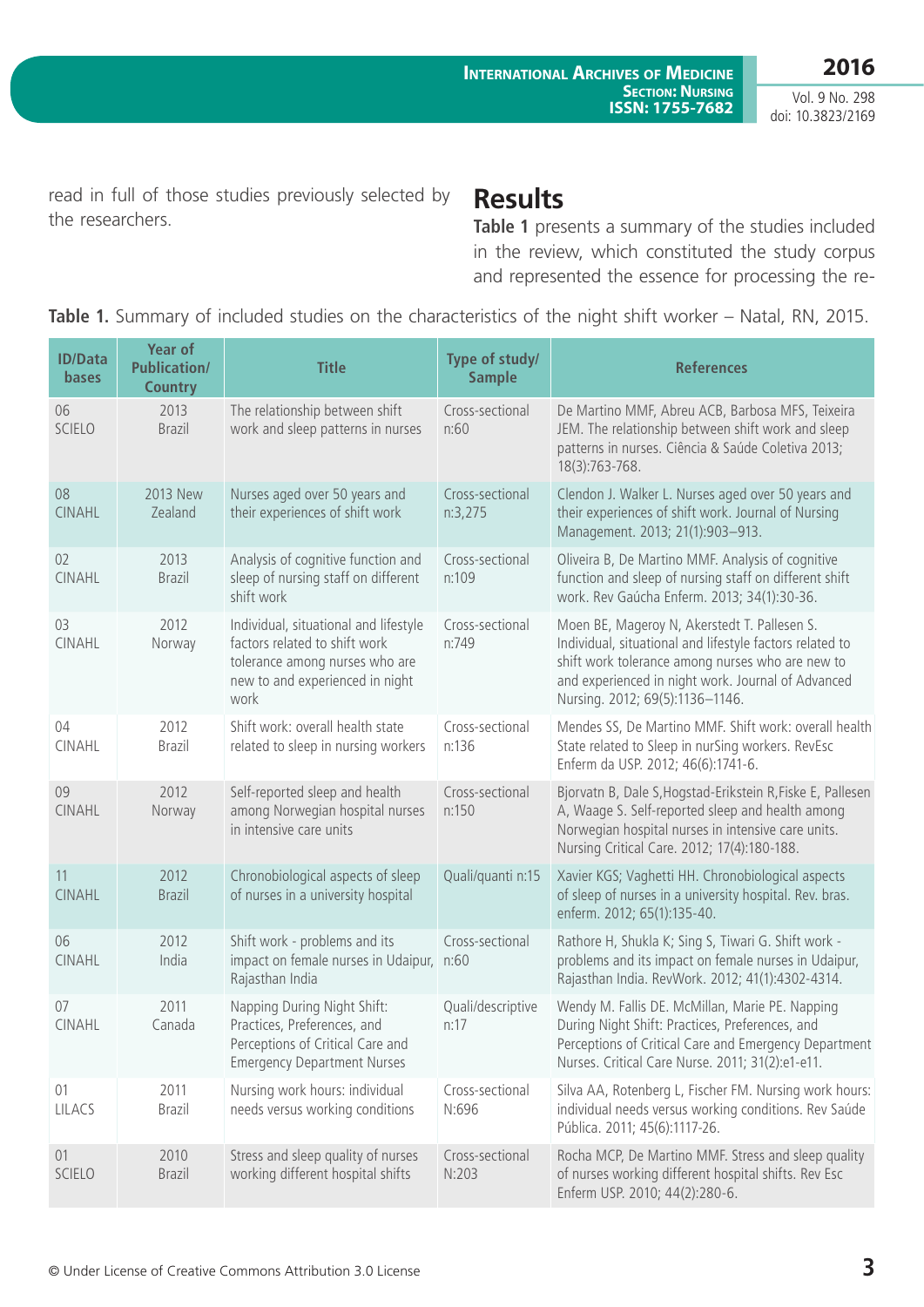Vol. 9 No. 298 doi: 10.3823/2169

sults, discussion and conclusion on the theme of the features of the night worker.

Most of the studies have been published in 2012 and 2013, corresponding to six articles (54%). Among the analyzed publications, six (54%) are Brazilian studies.

As for the method adopted in the selected studies, the most used was the cross-sectional method, seen in nine (82%) articles. The analysis of the ob-

|  | <b>Table 2.</b> Characteristics of the nurses of the night |  |  |  |  |
|--|------------------------------------------------------------|--|--|--|--|
|  | shift and the sleep wake cycle.                            |  |  |  |  |

| <b>Characteristics</b>                                | <b>Absolute Frequency</b>            |  |  |  |  |  |
|-------------------------------------------------------|--------------------------------------|--|--|--|--|--|
| Night Worker and the sleep                            |                                      |  |  |  |  |  |
| Subjective quality of poor sleep                      | 6 (Articles 1, 2, 3, 5, 6 and 11)    |  |  |  |  |  |
| Reduced sleep time                                    | 6 (Articles 1, 2, 6, 8, 10 and 11)   |  |  |  |  |  |
| Increased sleep latency                               | 5 (Articles 1, 4, 6, 7 and 11)       |  |  |  |  |  |
| Higher propensity for sleep<br>disorders              | 5 (Articles 1, 4, 6, 8 and 11)       |  |  |  |  |  |
| Insomnia                                              | 5 (Articles 4, 5, 6, 7 and 10.       |  |  |  |  |  |
| Decreased sleep efficiency                            | 4 (Articles 1, 2, 6 and 11)          |  |  |  |  |  |
| Fragmented sleep                                      | 4 (Articles 1, 2, 3 and 8)           |  |  |  |  |  |
| Use of medication to sleep                            | 3 (Articles 1, 6 and 11)             |  |  |  |  |  |
| Disturbed sleep                                       | 2 (Articles 2 and 8)                 |  |  |  |  |  |
| Sleep Debt                                            | 2 (Articles 3 and 7)                 |  |  |  |  |  |
| Sleep Deprivation                                     | 2 (Articles 9 and 10)                |  |  |  |  |  |
| Night Worker and the sleep                            |                                      |  |  |  |  |  |
| Fatigue                                               | 8 (Articles 3,4,6,7,8,9, 10 and 11)  |  |  |  |  |  |
| Excessive daytime sleepiness                          | 7 (Articles 1, 2, 4, 6, 7, 8 and 11) |  |  |  |  |  |
| Anxiety                                               | 3 (Articles 4, 6, 8)                 |  |  |  |  |  |
| Depression                                            | 3 (Articles 4, 6 and 8)              |  |  |  |  |  |
| Concentration difficulty                              | 3 (Articles 5, 8 and 9)              |  |  |  |  |  |
| Greater propensity for<br>disturbances during the day | 2 (Articles 6 and 11)                |  |  |  |  |  |
| Irritability                                          | 2 (Articles 8 and 9)                 |  |  |  |  |  |
| Decreased alertness                                   | 2 (Articles 8 and 9)                 |  |  |  |  |  |
| Abdominal bloating                                    | 1 (Article 5)                        |  |  |  |  |  |
| Indigestion                                           | 1 (Article 5)                        |  |  |  |  |  |
| Headaches                                             | 1 (Article 5)                        |  |  |  |  |  |

jectives, results and conclusions of the 11 selected studies allowed gathering them into two categories: the night worker characteristics and the sleep, and characteristics of night worker and the vigil.

**Table 2** shows the characteristics found in the literature on sleep of the night worker, and sleep and the features found in the period of vigil.

# **Discussion**

Currently, the studies shows that nurses are a risky population for injuries to health, especially those who work the night shift. The night service is essential for nursing, but affects the workers' health, wearing them out, favoring the appearance of comorbidities, mental and physical symptoms that interfere directly on the quality of the work and in their social relations [8].

The results of this study highlight some features present in the nurses, described in **Table 2**, especially those referring to the mental health of those professionals.

This study showed, as the most common characteristics, the subjective quality of poor sleep, increased sleep latency, insomnia, decreased sleep efficiency, fragmented sleep, sleep debt, fatigue, excessive daytime sleepiness, anxiety and depression. Thus, one observed the use of drug therapies to control those symptoms in order to minimize the damage caused by night work [9, 10, 11].

After reading and searching the articles selected from the database, the changes found in the nurse working the night shift became evident, which can be divided into two groups for a better understanding: 1. Sleep disorders and night shift work and 2. Vigil disorders and night worker, as follows.

#### **Night shit work and sleep disorders**

The selected articles exposed several clinical manifestations: subjective quality of poor sleep, reduced sleep time, increased sleep latency, increased propensity for sleep disorders, insomnia, decreased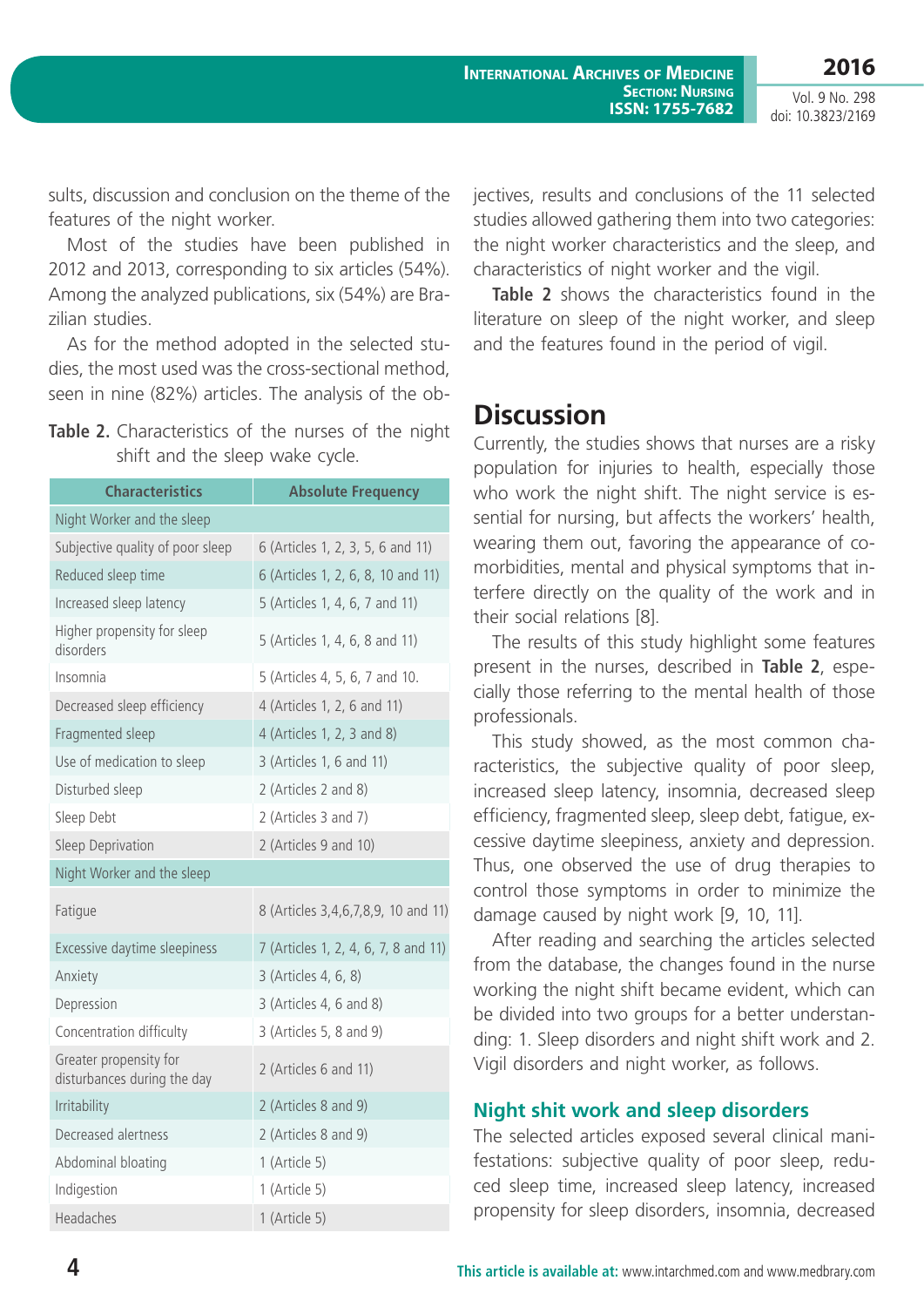**International Archives of Medicine SECTION: NURSING ISSN: 1755-7682**

**2016** Vol. 9 No. 298

doi: 10.3823/2169

sleep efficiency, fragmented sleep, use of medication to sleep, disturbed sleep, sleep debt and sleep deprivation [1, 2, 6, 7].

The subjective quality of poor sleep, reduced sleep time and increased sleep latency were the most common clinical manifestations. It is noteworthy that those findings corroborate other studies when stating that individuals who work the night shift generally have those symptoms [3, 9, 10].

The reduced sleep time of those professionals, after night work, generates another consequence, the sleep debt. The morning shift leads the nurse to wake up earlier than normal, so, not only the night worker presents debit sleep due to decreased total sleep, but also do those of the day shift.

According to authors, the nurses from night shifts can use a strategy to facilitate the adjustment of their schedules, such as the habit of napping during the day. Those data suggest that napping during the evening activities can partially recover the sleep debt, and correspond to a strategy to facilitate the adjustment to daytime hours during the time off [2, 3, 12].

An internal pacemaker, located in the Suprachiasmatic Nucleus (SCN), which functions as circadian oscillators and represents the biological clock, regulates the sleep-vigil cycle. Researches indicate that the circadian rhythm of sleep regulation favors the occurrence of sleep during the night, where melatonin secretion regulates sleep efficiency, which becomes more efficient for recovery [13, 14, 15]

#### **Night shift work and wake disorders**

Some peculiar features of the night shift worker were observed: fatigue, excessive daytime sleepiness, anxiety, depression, concentration difficulty, greater propensity for disturbances during the day, irritability, decreased alertness, abdominal bloating, indigestion and headaches. It demonstrates that the limitations and complications are not only during their sleep, since they extend throughout the 24 hours of the day [6, 7, 12].

The nurses from night shift suffer from fatigue, excessive daytime sleepiness and anxiety, which result from sleep deprivation and a non-restful sleep at night, increasing, thereby, the irritability and the depression index in that professional class. Studies show the prevalence of depression in addition to dismay, sadness and hopelessness, commonly reported, which can create a discontinuity of care or even the loss of those professionals [16, 17, 18, 10].

In addition to the symptoms related to the mental health of that individual, there were also signs such as abdominal bloating and poor digestion. Other studies mentioned those symptoms, in which nurses also reported gastrointestinal disorders [appetite disturbance, feelings of indigestion, heartburn or burning], weight gain, irritability, insomnia, headaches, concentration difficulty, feelings of depression or unhappiness, feelings of decreased self-esteem and mood lability [4, 13, 9, 19, 20].

Nevertheless, new field studies are necessary in order to observe those variables in both the sleep as the vigil period.

Given all problems resulting from the night work performed by nursing professionals, we can mention some measures that can reduce or even encourage the adaptation of the professional to night shift work, such as rest periods sufficient to establish a healthy routine; circadian typology of individuals, since they seek to work according to their biological clock.

A research that aimed to describe the acute and chronic effects of sleep deficiency in the nursing team observed that the issue lacks attention and recommended the encouragement of a policy that promotes quantity and better quality to the sleep of those professionals [5, 21].

# **Conclusion**

Hospitals need to be more concerned with the physical and mental health of workers of the night shift. Those characteristics can precede symptoms of